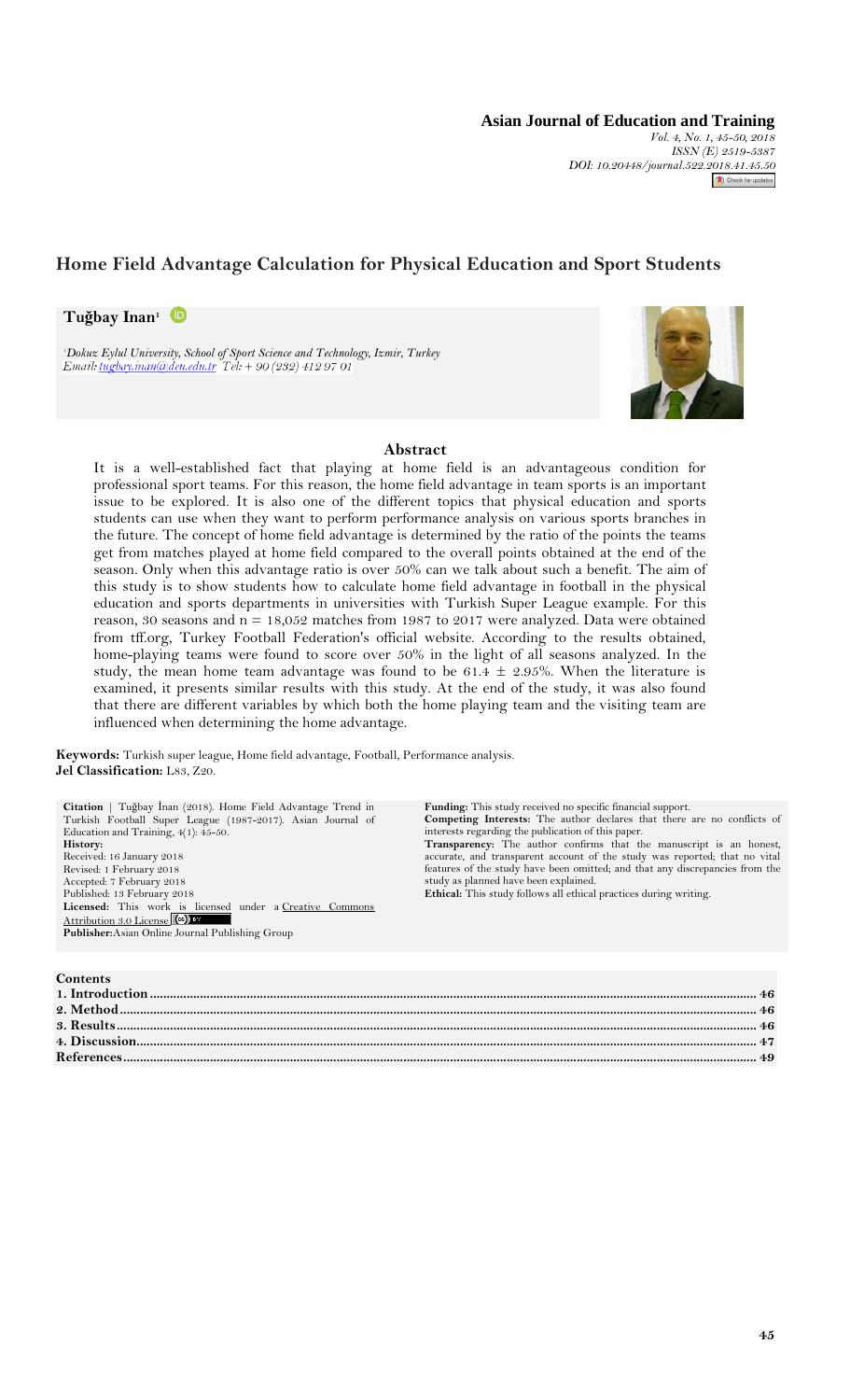# <span id="page-1-0"></span>**1. Introduction**

Statistical techniques have begun to be used in all areas of life, parallel to the advances in technology. Different analysis techniques are used in the evaluation of sports competitions. The inability to predict the results of a game in many sport branches has particularly led the trainers to focus on new approaches in performance analysis. In essence, it is possible to develop tactics for the match, especially by collecting and analyzing various statistical data about competitors before a sports competition The aim of this study is to show how students who study in physical education and sports departments especially in universities can calculate the home field advantage in football in order to use in professional life in the future with Turkish Super League example.

Although the home field advantage is an important factor in determining the results of football matches, the exact reasons for this are not yet clear. In recent years, intensive research has been carried out on sports economy. The home field advantage has also become a subject, about whose existence the football players, the technical team, the fans and the media organizations talk from time to time, but they can not exactly be sure of its existence.

The existence of a home field advantage has become known and explored since 1866, when the first game, in which some of today's football rules were determined, was played. The fact that the first scientific studies of the quantitative definition of the advantage of being a home team in sports was made about 40 years ago actually reveals the extent of the scientific interest the subject has aroused. [Schwartz and Barsky \(1977\)](#page-5-0) and [Edwards](#page-4-1)  [\(1979\)](#page-4-1) investigated the causes and effects of the advantage of being home team in various sports branches. When these resources were examined, it was seen that there were implications that the crowd involvement effect created by the audiences coming to the games as a spectator also has an impact on the home field advantage. However, some studies suggest that the crowd involvement factor alone will not be sufficient to contribute to the home field advantage [\(Dowie, 1982;](#page-4-2) [Pollard, 1986\)](#page-4-3) The studies have mostly examined the social impact of density of the crowd in sports venues and the advantage of this density on being the home team. However, [Pollard \(2008\)](#page-5-1) in his study notes that the first quantitative research on the football was made by Morris in 1981.

The advantage of being a home team, as a still up-to-date subject of interest, has become the main theme of different sports branches in sports economy studies. The detailed literature review reveals that the home field advantage in various sports branches has been investigated through social, psychological and quantitative methods.

When the studies related to the subject are examined, it is emphasized that the advantage of being a home team in team sports is especially important. For example, regarding basketball, [\(Greer, 1983;](#page-4-4) [Jurkovac, 1983\)](#page-4-5) dealt with a different dimension of home field advantage in university basketball, stating that the majority of players feel better and safer while playing in front of the active and supportive audience crowd. [Jones \(2007\)](#page-4-6) analyzed the quarters and extra time of all matches played in NBA for two seasons. Various researchers have attempted to investigate the effect of factors on being home team in such sports activities as football [\(Nevill and Holder, 1999\)](#page-4-7) volleyball [\(Marcelino](#page-4-8) *et al.*, 2009) rugby [\(Thomas](#page-5-2) *et al.*, 2008) baseball [\(Adams and Kupper, 1994\)](#page-4-9).

#### <span id="page-1-1"></span>**2. Method**

The matches played in 30 seasons between 1987-1988 and 2016-2017 seasons of Turkey Super League, the top league in Turkey football league, were analyzed. The league, initially founded as "national league" in 1959, used 2 point system between 1959 and 1987. According to this system, the winning team got 2 points and 1 point for the draw, while the beaten team could not earn points. First put into practice in England in 1981, 3-point system has been in practice in Turkey since the 1987-1988 season. Starting from the 1987-1988 season, the system has been used, in which the beating team is awarded 3 points for a win, 1 point when the game is draw, and no points for a loss. In the study, a total of n = 18,052 matches for 30 seasons in which 3-point system were used were analyzed. The analyzed data was obtained from Turkey Football Federation's official website (www.tff.org.).

Turkey's professional soccer league teams are required to play with other teams twice, one in their home, one in the other team's field. Such league programs are scheduled to ensure a neutral home field advantage. There were 20 teams in the 1987-1988 season in Turkey Super League, while 19 in 1988-1989, 18 in 1989-1990, 16 teams in the 4 seasons between 1990-1994 and 18 teams in 1994-2017 season.

In this study, Pollard's method, which he specified in 2006, was used to determine the home field advantage. According to the method; it is said that the scheduling of a league where each team plays home and away the same number of times is important for the balance of the league. Calculation of home field advantage in a balanced league is expression of total points earned by teams as the percentage at the end of the season. The total points earned from all matches. As a result of the calculation, if the ratio is 50%, it indicates that success has been achieved equally at home and away, and it means that there is no home field advantage. This figure indicates that there is no home field advantage under 50%, whereas the same figure indicates home field advantage once this percentage is above 50%. It can be said that the home field advantage also increases as this number grows.

All data obtained in the study were created by calculating frequency and percentage values in SPSS 20.0 program.

#### <span id="page-1-2"></span>**3. Results**

The teams played once as a home team and once as a visiting team in the other team's field. Since the 1994- 1995 season there are 18 teams in the Super League. Hence a team played with the other teams 17 times as the visiting team and 17 times as the home team until the end of the season. The main finding of Super League was the percentage (61,407%) as an average of 30 seasons. This average is over 50% as [Pollard \(2006\)](#page-5-3) points out. When analyzed in light of these data, home field advantage for the teams in Turkey Super League throughout the 30 seasons was observed to be a very important factor.

[Figure 1](#page-2-1) shows the distribution of the seasons between 1987-2017 in Turkey Super League and the calculated home field advantage.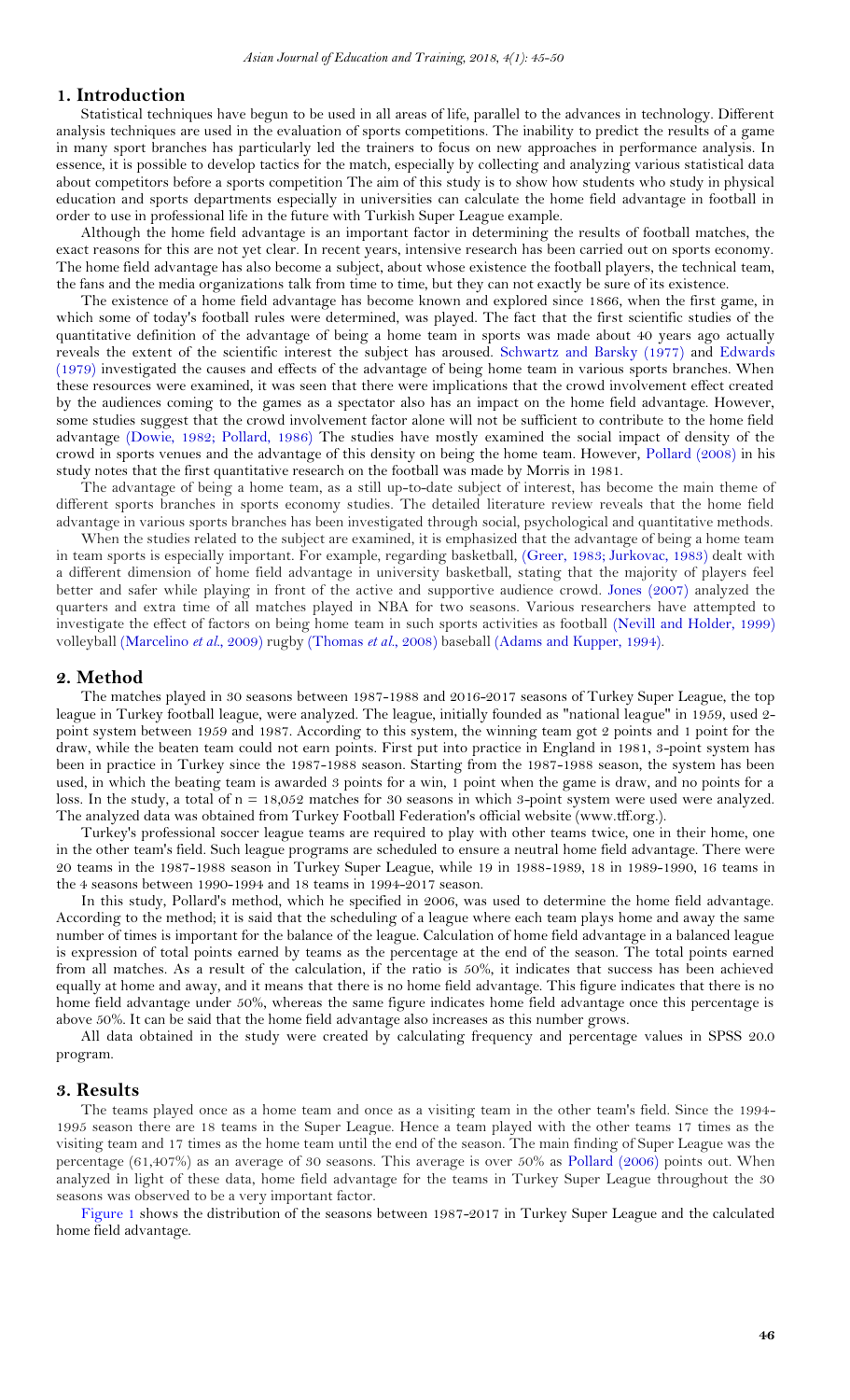

According to the results in [Table 1,](#page-2-2) in all seasons analyzed, there is an advantage of over 50% for the teams playing at home. The season with the highest level of home advantage was detected to be the 1994-1995 season (67,6%). Again, during the 30 seasons, the season with the least advantage was determined as the 2005-2006 season (55,3%) in which 306 games were played.

<span id="page-2-2"></span><span id="page-2-1"></span>

| Table- 1. Matches Distribution in Turkish Super League and Calculation Results of Home Field Advantage |  |
|--------------------------------------------------------------------------------------------------------|--|
|--------------------------------------------------------------------------------------------------------|--|

| Season    | <b>Table- 1.</b> Materies Distribution in Turnish Super League and Calculation Results of Home I feld Advantage<br><b>Number of Matches</b> | Home wins | Away wins | <b>Draws</b> | Home Field Advantage% |
|-----------|---------------------------------------------------------------------------------------------------------------------------------------------|-----------|-----------|--------------|-----------------------|
| 1987-1988 | 380                                                                                                                                         | 198       | 80        | 102          | 67,052                |
| 1988-1989 | 342                                                                                                                                         | 190       | 78        | 74           | 67,647                |
| 1989-1990 | 306                                                                                                                                         | 158       | 80        | 68           | 63,764                |
| 1990-1991 | 240                                                                                                                                         | 113       | 57        | 70           | 62,923                |
| 1991-1992 | 240                                                                                                                                         | 116       | 65        | 59           | 61,573                |
| 1992-1993 | 240                                                                                                                                         | 110       | 74        | 56           | 58,132                |
| 1993-1994 | 240                                                                                                                                         | 128       | 61        | 51           | 65,022                |
| 1994-1995 | 306                                                                                                                                         | 168       | 68        | 70           | 67,688                |
| 1995-1996 | 306                                                                                                                                         | 147       | 90        | 69           | 60,07                 |
| 1996-1997 | 306                                                                                                                                         | 159       | 81        | 76           | 63,732                |
| 1997-1998 | 306                                                                                                                                         | 151       | 76        | 79           | 63,408                |
| 1998-1999 | 306                                                                                                                                         | 148       | 86        | 72           | 60,992                |
| 1999-2000 | 306                                                                                                                                         | 147       | 89        | 70           | 60,259                |
| 2000-2001 | 306                                                                                                                                         | 153       | 86        | 67           | 61,809                |
| 2001-2002 | 306                                                                                                                                         | 148       | 78        | 71           | 63,507                |
| 2002-2003 | 306                                                                                                                                         | 144       | 80        | 73           | 61,401                |
| 2003-2004 | 306                                                                                                                                         | 142       | 98        | 66           | 57,746                |
| 2004-2005 | 306                                                                                                                                         | 151       | 84        | 71           | 61,865                |
| 2005-2006 | 306                                                                                                                                         | 128       | 98        | 80           | 55,369                |
| 2006-2007 | 306                                                                                                                                         | 144       | 73        | 89           | 62,846                |
| 2007-2008 | 306                                                                                                                                         | 149       | 87        | 70           | 60,967                |
| 2008-2009 | 306                                                                                                                                         | 147       | 87        | 72           | 60,638                |
| 2009-2010 | 306                                                                                                                                         | 137       | 89        | 80           | 58,591                |
| 2010-2011 | 306                                                                                                                                         | 135       | 94        | 76           | 57,125                |
| 2011-2012 | 306                                                                                                                                         | 143       | 87        | 76           | 61,401                |
| 2012-2013 | 306                                                                                                                                         | 139       | 82        | 85           | 60,264                |
| 2013-2014 | 306                                                                                                                                         | 145       | 80        | 81           | 61,648                |
| 2014-2015 | 306                                                                                                                                         | 132       | 90        | 84           | 57,554                |
| 2015-2016 | 306                                                                                                                                         | 144       | 84        | 78           | 60,71                 |
| 2016-2017 | 306                                                                                                                                         | 138       | 101       | 67           | 56,52                 |

### <span id="page-2-0"></span>**4. Discussion**

The home field advantage is perceived as an important phenomenon that is caused by many factors of interaction. Due to these reasons, this phenomenon worldwide is a complicated issue with different findings such as showing variations from country to country and league to league. This study was carried out to determine the significance of the home field advantage in Turkey Super League, the top league of the country.

According to [Pollard \(1986\)](#page-4-3) in the review of the British League between 1888 and 1984, it was seen that home field advantage in one hundred year dropped from 67.9% to 63.9%, leading to a drop rate of 4%. [Courneya and](#page-4-10)  [Carron \(1992\)](#page-4-10) found that the winning percentage of home teams was 3.5 percent for baseball, 57.3 percent for American football, 61.1 percent for hockey, 64.4 percent for basketball and 69 percent for football. Following this work, [Carron and Hausenblas \(1998\)](#page-4-11) reported that home field advantage exists both in professional and amateur sports, as well as in the individual and team sports, to the home team's favor. At the same time, he stated that this advantage could apply to international competitions.

[Marques \(2002\)](#page-4-12) pointed out that the tendency to reduce the performance of teams while playing at home field during the 1960-2001 season in the Portuguese Football League caused a significant increase in the draws. At the same time, he emphasizes that the teams have started to gain an improvement in their performances, especially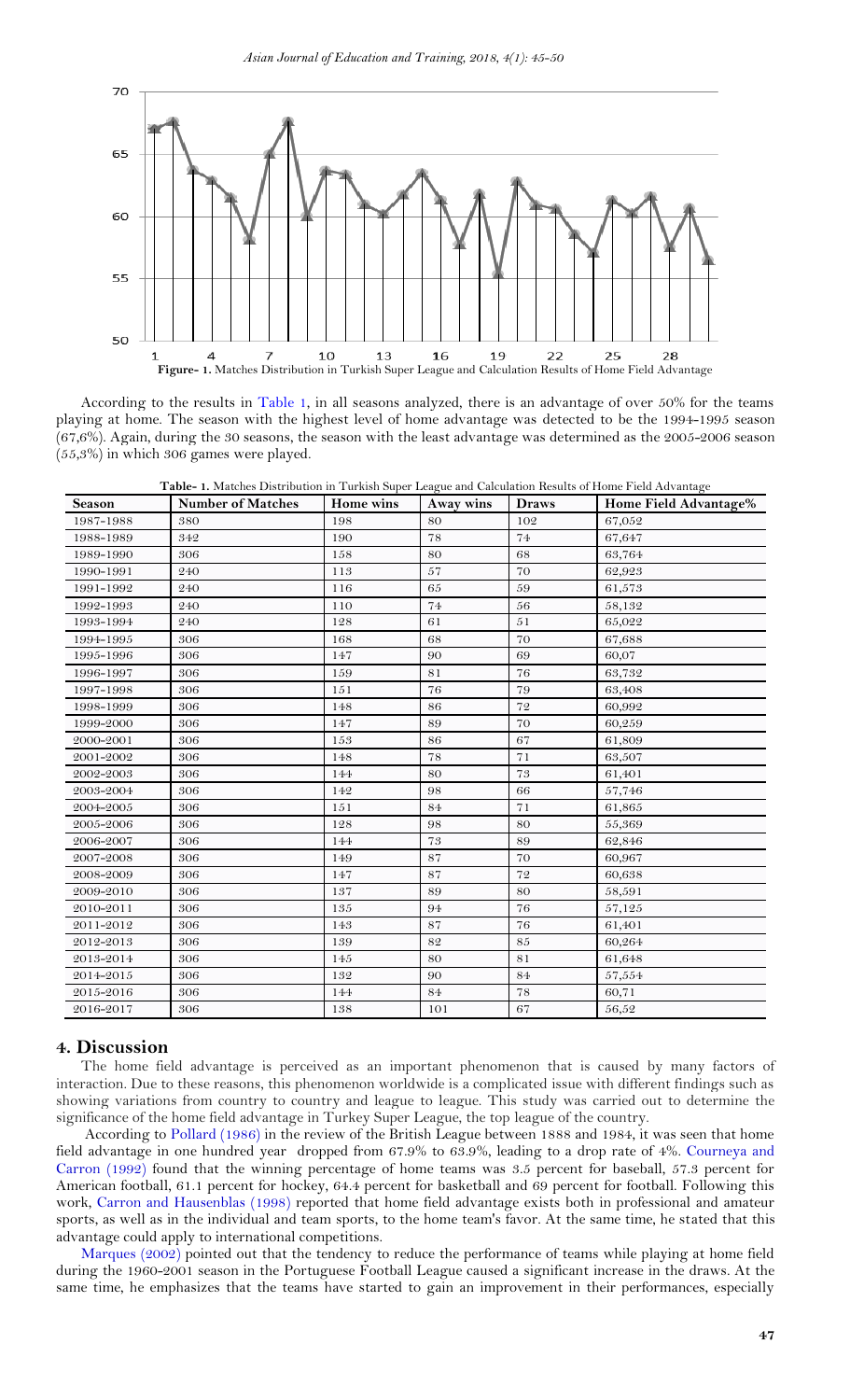when playing away since the early nineties. [Pollard and Pollard \(2005\)](#page-5-4) stated that the percentage for being home team is between 60% and 65% in most of the countries playing soccer in Europe.

In his 2008 study, Pollard noted that this home advantage has declined in the major leagues in Europe over the last 15 years. This data indicates that there is a continuous downward trend over time, that is, the percentage of advantages in the home field gradually decreases with years.

In a study conducted by [Garcia](#page-4-13) et al. (2013) it was found that the mean home team advantage in 32 out of 52 UEFA countries was 61.5%. As the countries where home field advantage was over 60%, Bosnia and Herzegovina was found to be 76.10%, Macedonia 63.23%, Albania 63.18%, Croatia 61.29%, Bulgaria 60.99% and Kazakhstan 60.32%. Again, while this study suggested that there was no advantage of being home team since the mean value was under 50%, Gomez, 2014 stated that there were some calculation errors in this study.

In his study in 2017, Leitte reviewed football leagues in ten different countries during the 2015-2016 seasons. According to results from this research, Belgium, Spain and Turkey stand out as the countries where there is a home field advantage over 60%. According to this study, the Russian league was found to be the lowest league with 55.3% of this home field advantage. In this study, the mean home field advantage was determined to be 58%. In this study by examining the total 3223 matches from 10 football leagues in Europe, the home field advantage was found to be 61.2% in Spain, 61% in Turkey, 60.7% in Belgium, 59.3% in Italy, 57.5% in the Netherlands, 57% in France, 56.4% in Portugal, 56.2% in Germany, 56% in England and 55.3% in Russia.

[Seckin and Pollard \(2008\)](#page-5-5) detected in their study that the home field advantage in Turkey Super League(61.5%) and that of English Premier league (61.0%) showed similarities, on the other hand [Armatas and](#page-4-14)  [Pollard \(2014\)](#page-4-14) stated in their study they carried out on Greece Super League the mean home field advantage of 17 seasons was 65.89%.

When examining these studies on home advantage in football, it seems that the numbers are close to each other. However, the fact that the studies are carried out in different time periods in different countries, the formation of different league level and quality, the different levels of competition within the leagues show that home field advantage is influenced by many different factors. One of the problems in identifying the home field advantage is that it is affected by different variables and that these variables interact with each other. It is difficult to investigate, isolate and quantify these variables. However, factors considered to have significant influence among these the variables mentioned in the literature were taken into consideration.

#### **4.1. Crowd Effect**

The crowd effect can be defined as the noise or cheering that spectators create in different forms to affect the performance of the athletes in the field as well as the number and density of spectators. Especially, large number of spectators coming to stadiums are said to have positive impact on the performance of the home team. [Schwartz and](#page-5-0)  [Barsky \(1977\)](#page-5-0) argue that the more spectators in a competition, the greater the likelihood of success for the home team. According to, it was stated by [Pollard and Pollard \(2005\)](#page-5-4) that this advantage can reach up to 12% from time to time.

[Carmichael and Thomas \(2005\)](#page-4-15) supported this, suggesting that football teams playing at their own stadiums displayed more effective shootings and aggressive games. [Gould](#page-4-16) *et al.* (1999) stated that the players are motivated by their ability to show their talents and their enthusiasm.

When several studies available in the literature were examined, it was found that the number of spectators on their own fields brings more advantage for the home team. In general, most of the current studies support that a collective support for home teams is a factor that positively influences the performance of teams.

In addition; the fact that the large number of spectators in the matches can affect the visiting team psychologically, which can negatively affect the performances of the team players. In addition, the pressure by the spectators will affect the decisions made by the referees.

#### **4.2. Referee Bias**

It is known that one of the important variables affecting the home field advantage in football is referee bias. Nevill et al.'s found in his studies dated [\(1996\)](#page-4-17) and [\(2002\)](#page-4-18) that the referees give decisions in favor of the home team and that there is an increase in the number of fouls given against the visiting team. Also, some studies have shown us that the referees show more yellow and red cards to the players of the visiting teams, and they give more penalty desicions for the home team [\(Nevill](#page-4-17) *et al.*, 1996[; Boyko](#page-4-19) *et al.*, 2007; [Poulter, 2009;](#page-5-6) [Goumas, 2012\)](#page-4-20)[.](#page-4-0)

[Nevill and Holder \(1999\)](#page-4-7) revealed some evidence that the referees could be affected by the noise created by the fans of the home team. Football leagues in Scotland (Nevill *et al.*[, 1996\)](#page-4-17) UK [\(Carmichael and Thomas, 2005\)](#page-4-15) in Turkey [\(Seckin and Pollard, 2008\)](#page-5-5) and Germany [\(Unkelbach and Memmert, 2010\)](#page-5-7) were analyzed in terms of frequency of disciplinary sanctions imposed by the referees and it was shown that the visiting teams received more sanctions than the home teams.

In addition, referees may not be able to see behaviors that contradict sportsmanship or other disciplinary provisions, in some cases, due to their position on the field. If they cannot make a decision for such reasons, some situations might arise in which they are directed to take the final decision under the influence of the spectators.

On the other hand, referees who have to preside over matches in the top leagues of countries, or in international competitions, face various difficulties from time to time. They spend a lot of time and receive long training sections specifically to preside over the matches in international competitions or in European and World cups. In fact, the referees are practicing as much as the players on the field. In some special circumstances they preside over a very important game in their league a few days after doing the same in an international match. This leads to another dominant variant that contributes to the home team's advantage. Travel effect affects footballers as well as referees.

#### **4.3. Travel Effect**

Some studies in Europe argue that travel effect does not explain the home field advantage rates in the matches held within the country [\(Dowie, 1982;](#page-4-2) [Pollard, 1986;](#page-4-3) [Courneya and Carron, 1992;](#page-4-10) Smith *et al.*[, 2000\)](#page-5-8). However,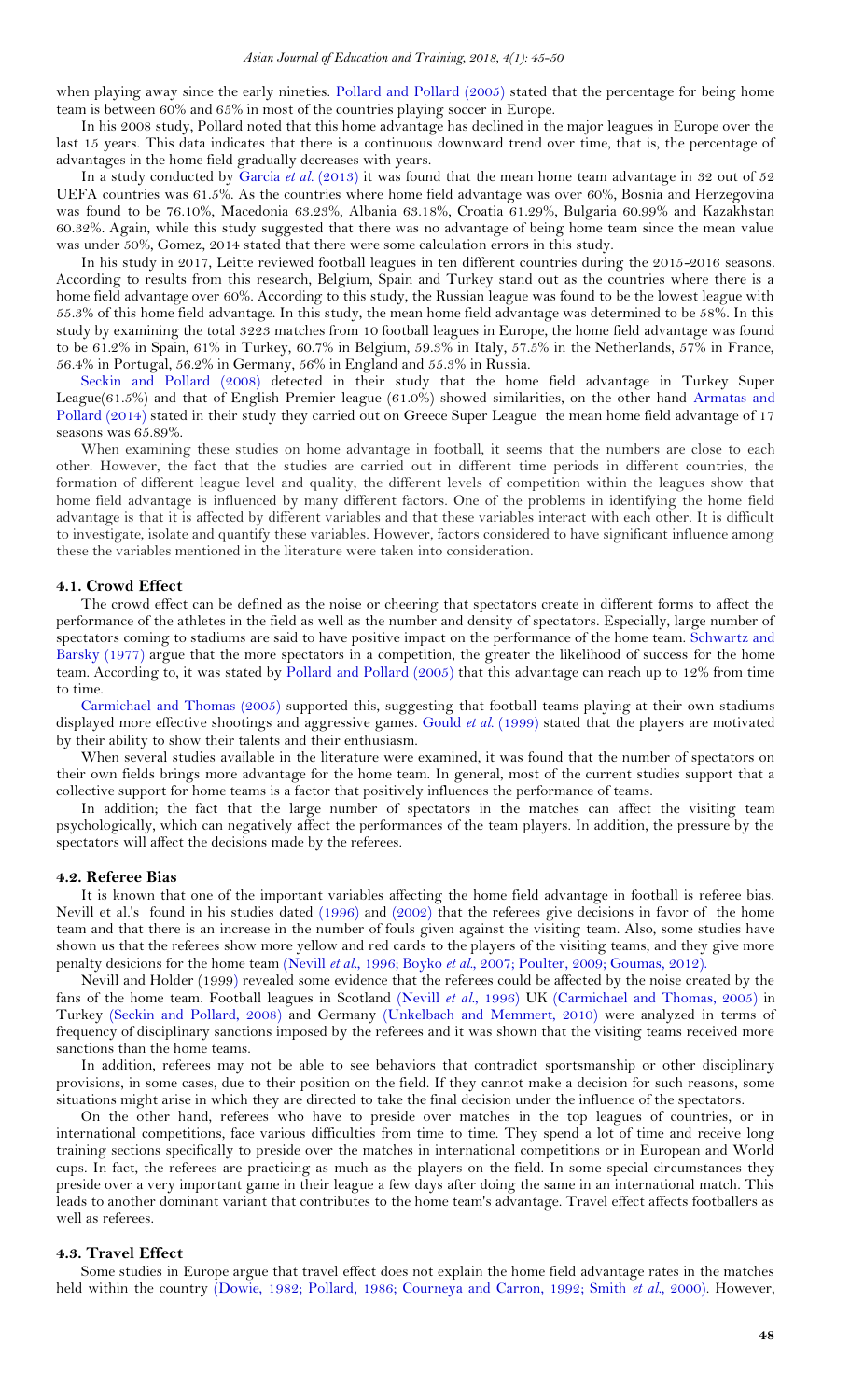[Clarke and Norman \(1995\)](#page-4-21) stated that the distance between the home and visiting team is another is another variable that increases the home field advantage ( $n = 10,153$  matches).

Perhaps today, especially the access to advanced transport infrastructure of European countries shortens the travel time in the country. The travel possibilities in European countries with well-developed transport infrastructure have made the travels of the clubs faster, safer and more comfortable. It is stated that these short trips will cause less fatigue and that footballers will feel more comfortable psychologically compared to the games to be played away [\(Waters and Lovell, 2002\)](#page-5-9).

Apart from that, intercontinental competitions such as Europe and World cups which might require quite long and tiring travels can cause physical and psychological stress on football players. Such variables as being away from home or country and the adjustment process caused by differences (jet-lag) need to be examined as factors affecting the situation.

#### **4.4. Familiarity with Venue**

Another variable that influences the home field advantage is the familiarity with venue where the competition will be played. Some researchers say that this variable is an important factor that can explain the home field advantage [\(Clarke and Norman, 1995\)](#page-4-21) According to [Pollard \(1986\)](#page-4-3) familiarity can account for 24% of the home field advantage.

When home field advantage is analyzed in terms of familiarity with the location, the home team gains a greater spatial awareness than the visiting athlete or team. The knowledge of specific conditions, such as wind, sun's positions and visual references previously obtained, provides benefits when preparing tactics or playing for the home team [\(Dowie, 1982;](#page-4-2) [Pollard, 1986;](#page-4-3) [Pollard and Pollard, 2005;](#page-5-4) [Dosseville, 2007\)](#page-4-22) Apart from that, there is some evidence showing that the climatic conditions and altitude of that area have positive effects in favor of the home team [\(Pollard](#page-5-10) *et al.*, 2008[; Seckin and Pollard, 2008\)](#page-5-5).

The home field advantage is an issue that has been a subject of interest in individual and team sports for many years. According to many studies carried out, it is the subject of research in many team sports including football. This variable is also influenced by many factors in the football branch which is mentioned the most in terms of name and content in the world. On the other hand, these factors interact with each other. Such variables as the influence of the spectators, the referee bias, the familiarity with the venue, the travel effect, etc. can be counted as effective factors. According to the data obtained in this study, the home field advantage in Turkey Super League is seen to be over 50% positive for the entire 1987-2017 analysis of the 30 football seasons. In Turkey Super League, playing at home field provides an advantage in the results of the games.

This study is one of very few studies which have investigated from Turkish football economics study. Although this variable could be accepted as a determining factor in the results of a match or league, the research to be done on the other factors that play active role in the match results in Turkey Super League will provide a positive contribution to the field.

#### <span id="page-4-0"></span>**References**

- <span id="page-4-9"></span>Adams, R.D. and S.J. Kupper, 1994. The effect of expertise on peak performance: The case of home-field advantage. Journal Sport Behavior, 17(2): 108-119. *View at Google [Scholar](https://scholar.google.com/scholar?hl=en&q=The%20effect%20of%20expertise%20on%20peak%20performance:%20The%20case%20of%20home-field%20advantage)*
- <span id="page-4-14"></span>Armatas, V. and R. Pollard, 2014. Home advantage in Greek football. European Journal of Sport Science, 14(2): 116–122. *View at Google [Scholar](https://scholar.google.com/scholar?hl=en&q=Home%20advantage%20in%20Greek%20football) | View at [Publisher](http://dx.doi.org/10.1080/17461391.2012.736537)* Boyko, R., A. Boyko and M. Boyko, 2007. Referee bias contributes to home advantage in english premiership football. Journal of Sports
- <span id="page-4-19"></span>Sciences, 25(11): 1185-1194. *View at Google [Scholar](https://scholar.google.com/scholar?hl=en&q=Referee%20bias%20contributes%20to%20home%20advantage%20in%20english%20premiership%20football) | View at [Publisher](http://dx.doi.org/10.1080/02640410601038576)*

<span id="page-4-15"></span>Carmichael, F. and D. Thomas, 2005. Home field effect and team performance: Evidence from english premiership football. Journal of Sports Economics, 6(3): 264-281. *View at Google [Scholar](https://scholar.google.com/scholar?hl=en&q=Home%20field%20effect%20and%20team%20performance:%20Evidence%20from%20english%20premiership%20football) | View at [Publisher](http://dx.doi.org/10.1177/1527002504266154)*

<span id="page-4-11"></span>Carron, A.V. and H.A. Hausenblas, 1998. Group dynamics in sport. 3rd Edn., Morgantown, WV: Fitness Information Technology.

<span id="page-4-21"></span>Clarke, S. and J. Norman, 1995. Home ground advantage of individual clubs in english soccer. Statistician, 44(4): 509-521. *View at [Google](https://scholar.google.com/scholar?hl=en&q=Home%20ground%20advantage%20of%20individual%20clubs%20in%20english%20soccer) [Scholar](https://scholar.google.com/scholar?hl=en&q=Home%20ground%20advantage%20of%20individual%20clubs%20in%20english%20soccer) | View at [Publisher](http://dx.doi.org/10.2307/2348899)*

<span id="page-4-10"></span>Courneya, K.S. and A.V. Carron, 1992. The home advantage in sport competitions: A literature review. Journal of Sport and Exercise Psychology, 14(1): 13-27. *View at Google [Scholar](https://scholar.google.com/scholar?hl=en&q=The%20home%20advantage%20in%20sport%20competitions:%20A%20literature%20review) | View at [Publisher](http://dx.doi.org/10.1123/jsep.14.1.13)*

<span id="page-4-22"></span>Dosseville, E.M.F., 2007. Influence of ball type on home advantage in French professional soccer. Perceptual and Motor Skills, 104(2): 347- 351. *View at Google [Scholar](https://scholar.google.com/scholar?hl=en&q=Influence%20of%20ball%20type%20on%20home%20advantage%20in%20French%20professional%20soccer) | View at [Publisher](http://dx.doi.org/10.2466/pms.104.2.347-351)*

<span id="page-4-2"></span><span id="page-4-1"></span>Dowie, J., 1982. Why Spain should win the World Cup. New Scientist, 94(1309): 693-695. *View at Google [Scholar](https://scholar.google.com/scholar?hl=en&q=Why%20Spain%20should%20win%20the%20World%20Cup)* Edwards, J., 1979. The home-field advantage. In sports, games and play (edited by J.H. Goldstein). Hillsdale, NJ: Lawrence Erlbaum. pp: 409-438.

<span id="page-4-13"></span>Garcia, M., Ó. Aguilar, P. Marques, G. Tobío and J. Romero, 2013. Calculating home advantage in the first decade of the 21th Century UEFA Soccer Leagues. Journal of Human Kinetics, 38: 141-150. *View at Google [Scholar](https://scholar.google.com/scholar?hl=en&q=Calculating%20home%20advantage%20in%20the%20first%20decade%20of%20the%2021th%20Century%20UEFA%20Soccer%20Leagues) | View at [Publisher](http://dx.doi.org/10.2478/hukin-2013-0054)*

<span id="page-4-16"></span>Gould, D., D. Guinan, C. Greenleaf, R. Medbery and K. Peterson, 1999. Factors affecting olympic performance: Perceptions of athletes and coaches from more and less successful teams. Sport Psychologist, 13(4): 371-394. *View at Google [Scholar](https://scholar.google.com/scholar?hl=en&q=Factors%20affecting%20olympic%20performance:%20Perceptions%20of%20athletes%20and%20coaches%20from%20more%20and%20less%20successful%20teams) | View at [Publisher](http://dx.doi.org/10.1123/tsp.13.4.371)*

<span id="page-4-20"></span>Goumas, C., 2012. Home advantage and referee bias in European football. European Journal of Sport Science, 14(sup1): S243-S249. *[View](https://scholar.google.com/scholar?hl=en&q=Home%20advantage%20and%20referee%20bias%20in%20European%20football) at Google [Scholar](https://scholar.google.com/scholar?hl=en&q=Home%20advantage%20and%20referee%20bias%20in%20European%20football) | View at [Publisher](http://dx.doi.org/10.1080/17461391.2012.686062)*

<span id="page-4-4"></span>Greer, D.L., 1983. Spectator booing and the home advantage: A study of social influence in the basketball arena. Society Psychology Quarterly, 46(3): 252-261. *View at Google [Scholar](https://scholar.google.com/scholar?hl=en&q=Spectator%20booing%20and%20the%20home%20advantage:%20A%20study%20of%20social%20influence%20in%20the%20basketball%20arena) | View at [Publisher](http://dx.doi.org/10.2307/3033796)*

<span id="page-4-6"></span>Jones, M., 2007. Home advantage in the NBA as a game-long process. Journal of Quantitative Analysis in Sports, 3(4): 1-14. *View at [Google](https://scholar.google.com/scholar?hl=en&q=Home%20advantage%20in%20the%20NBA%20as%20a%20game-long%20process) Sholar | View at [Publisher](http://dx.doi.org/10.2202/1559-0410.1081)ry* 

<span id="page-4-5"></span>Jurkovac, T., 1983. Collegiate basketball players' perceptions of the home advantage. Unpublished Master's Thesis. Bowling Green State University, Bowling Green, Ohio, USA.

<span id="page-4-8"></span>Marcelino, R., I. Mesquita, J.M. Palao and J. Sampaio, 2009. Home advantage in high-level volleyball varies according to set number. Journal of Sports Science and Medicine, 8(3): 352-356. *View at Google [Scholar](https://scholar.google.com/scholar?hl=en&q=Home%20advantage%20in%20high-level%20volleyball%20varies%20according%20to%20set%20number)*

<span id="page-4-12"></span>Marques, A., 2002. Competitive balance in the Portuguese Premier League of professional soccer. Retrieved from <http://econwpa.repec.org/eps/io/papers/0211/0211025.pdf> [Accessed December 27, 2017].

<span id="page-4-18"></span>Nevill, A., N. Balmer and A. Williams, 2002. The influence of crowd noise and experience upon refereeing decisions in football. Psychology Sport and Exercise, 3(4): 261-272. *View at Google [Scholar](https://scholar.google.com/scholar?hl=en&q=The%20influence%20of%20crowd%20noise%20and%20experience%20upon%20refereeing%20decisions%20in%20football) | View at [Publisher](http://dx.doi.org/10.1016/s1469-0292(01)00033-4)*

<span id="page-4-7"></span>Nevill, A. and R. Holder, 1999. Home advantage in sport: An overview of studies on the advantage of playing at home. Sports Medicine, 28(4): 221-236. *View at Google [Scholar](https://scholar.google.com/scholar?hl=en&q=Home%20advantage%20in%20sport:%20An%20overview%20of%20studies%20on%20the%20advantage%20of%20playing%20at%20home) | View at [Publisher](http://dx.doi.org/10.2165/00007256-199928040-00001)*

<span id="page-4-17"></span>Nevill, A., S. Newell and S. Gale, 1996. Factors associated with home advantage in english and scottish soccer matches. Journal of Sports Sciences, 14(2): 181-186. *View at Google [Scholar](https://scholar.google.com/scholar?hl=en&q=Factors%20associated%20with%20home%20advantage%20in%20english%20and%20scottish%20soccer%20matches) | View at [Publisher](http://dx.doi.org/10.1080/02640419608727700)*

<span id="page-4-3"></span>Pollard, R., 1986. Home advantage in soccer: A retrospective analysis. Journal of Sports Sciences, 4(3): 237-248. *View at Google [Scholar](https://scholar.google.com/scholar?hl=en&q=Home%20advantage%20in%20soccer:%20A%20retrospective%20analysis) | [View](http://dx.doi.org/10.1080/02640418608732122) at [Publisher](http://dx.doi.org/10.1080/02640418608732122)*